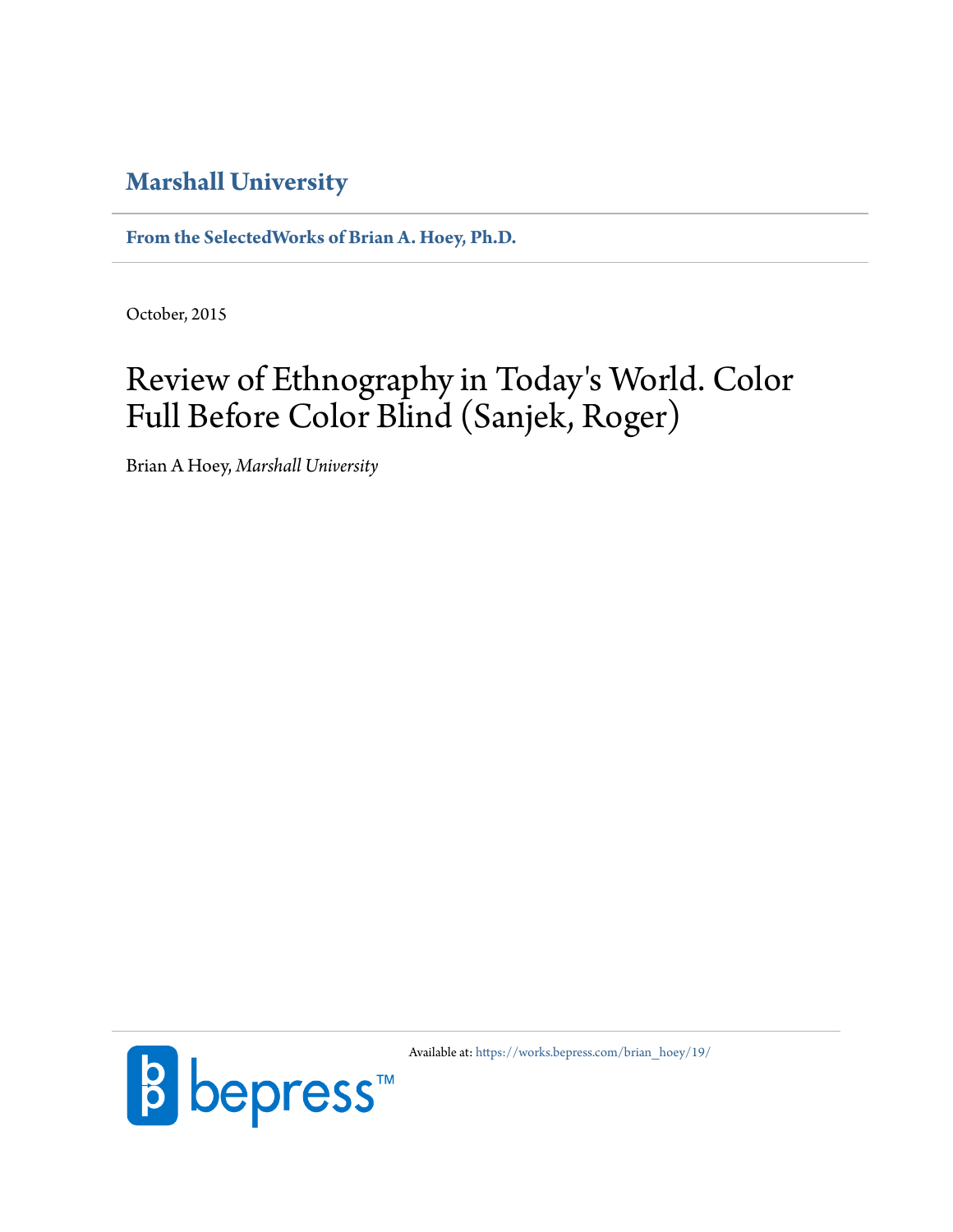**Hoey, Brian A**. 2015. Review of Ethnography in Today's World. Color Full Before Color Blind (Sanjek, Roger). *Anthropos* 110(22):656-657

## ANTHROPOS

**Internationale Zeitschrift** für Völker- und Sprachenkunde

International Review of **Anthropology and Linguistics** 

**Revue Internationale** d'Ethnologie et de Linguistique

**Sanjek, Roger:** Ethnography in Today's World. Color Full Before Color Blind. Philadelphia: University of Pennsylvania Press, 2014. 291 pp. ISBN 978-0-8122- 4545-5. Price: \$ 59.95

Sanjek has assembled an eclectic mix of previously published work from the span of twenty years and a variety of sources. With chapters having former lives as varied as encyclopedia entries, in one case, and a confessed "less conventionally academic" invited contribution to a special journal issue, in another, the volume as a whole has a somewhat inconsistent tone and style – at times didactic and at others introspective. In addition to conducting some revision to these earlier works, Sanjek has provided an essential preface to help orient the reader to this heterogeneous collection, a convenient index, as well as extensive, combined notes, and references.

Much of his stalwartly pro-ethnographic book consists of what could best be described as memoir. This makes sense given that one of Sanjek's more sustained arguments throughout the collection is that the anthropologist as both ethnographer and social theorist exerts an autobiographical agency by virtue of how one's past motivates and thus shapes present choices such as what issues to study, how to interpret significance in conversations, observed events, and experiences in the field (at least some of which comes from the unique sociocultural "terrain" of the particular field site itself), and ultimately how to engage with one's scholarly audience and a greater public. Sanjek holds that "ethnography is inescapably lodged in the social worlds of those who use it" (ix), but that this is satisfactory in that anthropologists today work to both reveal and control, not deny their possible biases. In his own case, he asserts a cohort effect associated with coming of age as an anthropologist in 1960s New York